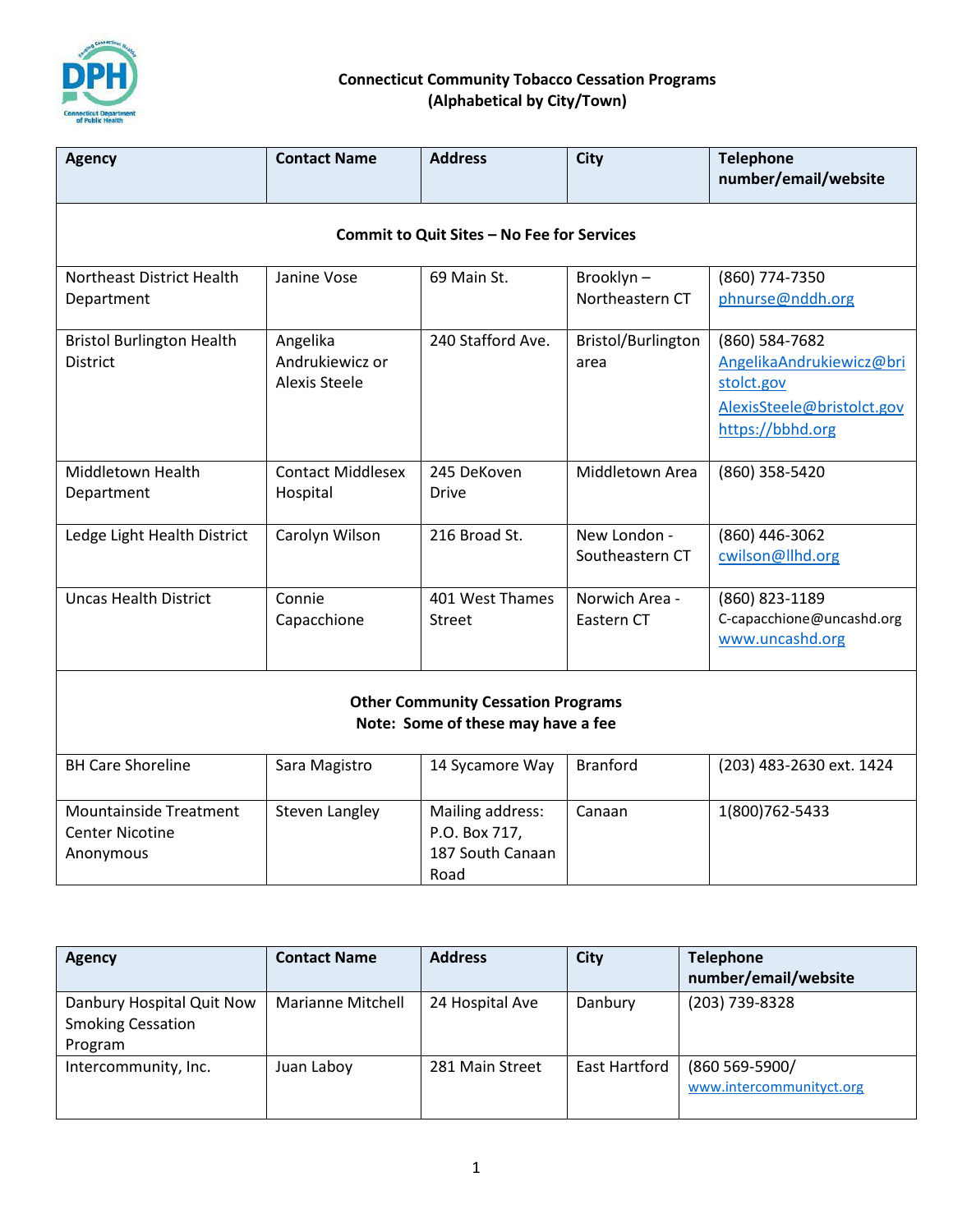

| <b>Agency</b>                                                                                   | <b>Contact Name</b>                                                                         | <b>Address</b>           | <b>City</b>                       | <b>Telephone</b><br>number/email/website                               |
|-------------------------------------------------------------------------------------------------|---------------------------------------------------------------------------------------------|--------------------------|-----------------------------------|------------------------------------------------------------------------|
| St Francis Hospital/Johnson<br><b>Memorial Hospital/Cancer</b><br>Center                        | Maria Palomares                                                                             | 142 Hazard Ave.          | Enfield                           | (860) 272-2992<br>www.trinityhealthofne.org                            |
| <b>UCONN Health Center,</b><br><b>Pulmonary Medicine</b>                                        | Diahann Wilcox<br><b>APRN</b>                                                               | 263 Farmington<br>Avenue | Farmington                        | (860) 679-8300                                                         |
| <b>Greenwich Hospital Fresh</b><br><b>Start Smoking Cessation</b>                               | Diane DeMain                                                                                | 5 Perryridge Road        | Greenwich                         | (203) 863-3786                                                         |
| Hartford Hospital<br><b>Community Health</b><br><b>STOPP Tobacco Cessation</b><br>Program       | Ricardo Rico                                                                                | 132 Jefferson St.        | Hartford<br>Area                  | To schedule appointment<br>(860)972-0200<br>Ricardo.rico@hhchealth.org |
| Eastern CT Cancer Institute<br>Freedom from Smoking                                             | Karen Fiume RN                                                                              | 100 Haynes Street        | Manchester                        | (860) 646-1222 ext. 1408<br>kfiume@echn.org                            |
| Middlesex Health, Center<br>of Chronic Care<br>Management                                       | <b>Contact Middlesex</b><br><b>Hospital Center for</b><br><b>Chronic Care</b><br>Management | 28 Crescent Street       | Middletown<br>Middlesex<br>County | (860) 358-5420<br>https://www.middlesexhealth.<br>org                  |
| Yale New Haven Hospital<br><b>Yale Tobacco Treatment</b><br>Service                             | Lisa Fucito, PhD<br>Heidi DiGiovanni                                                        | 20 York Street           | New Haven                         | (203) 688-1378<br>QuitSmoking@YNHH.ORG                                 |
| <b>Stamford Hospital</b>                                                                        | Julie Smith                                                                                 | 1 Hospital Plaza         | Stamford<br>CT or NY              | (203) 276-QUIT (7848)/<br>www.stamfordhealth.org                       |
| <b>Charlotte Hungerford</b><br>Hospital, Pulmonary<br><b>Education, Freedom From</b><br>Smoking | Sandy Markus                                                                                | 540 Litchfield<br>Street | Torrington                        | (860) 738-6661<br>(860) 496-6538<br>Sandra.markus@hhcheaklth.or<br>g   |
| <b>First Choice Health Center</b>                                                               | Main line for<br>scheduling<br>appointments                                                 | 94 Union St              | Vernon                            | (860) 528-1359<br>www.firstchc.org                                     |
| Windham Hospital<br><b>Pulmonary Rehabilitation</b><br><b>Respiratory Department</b>            | Main number for<br>scheduling<br>appointments                                               | 112 Mansfield<br>Avenue  | Willimantic                       | (860) 456-6879                                                         |